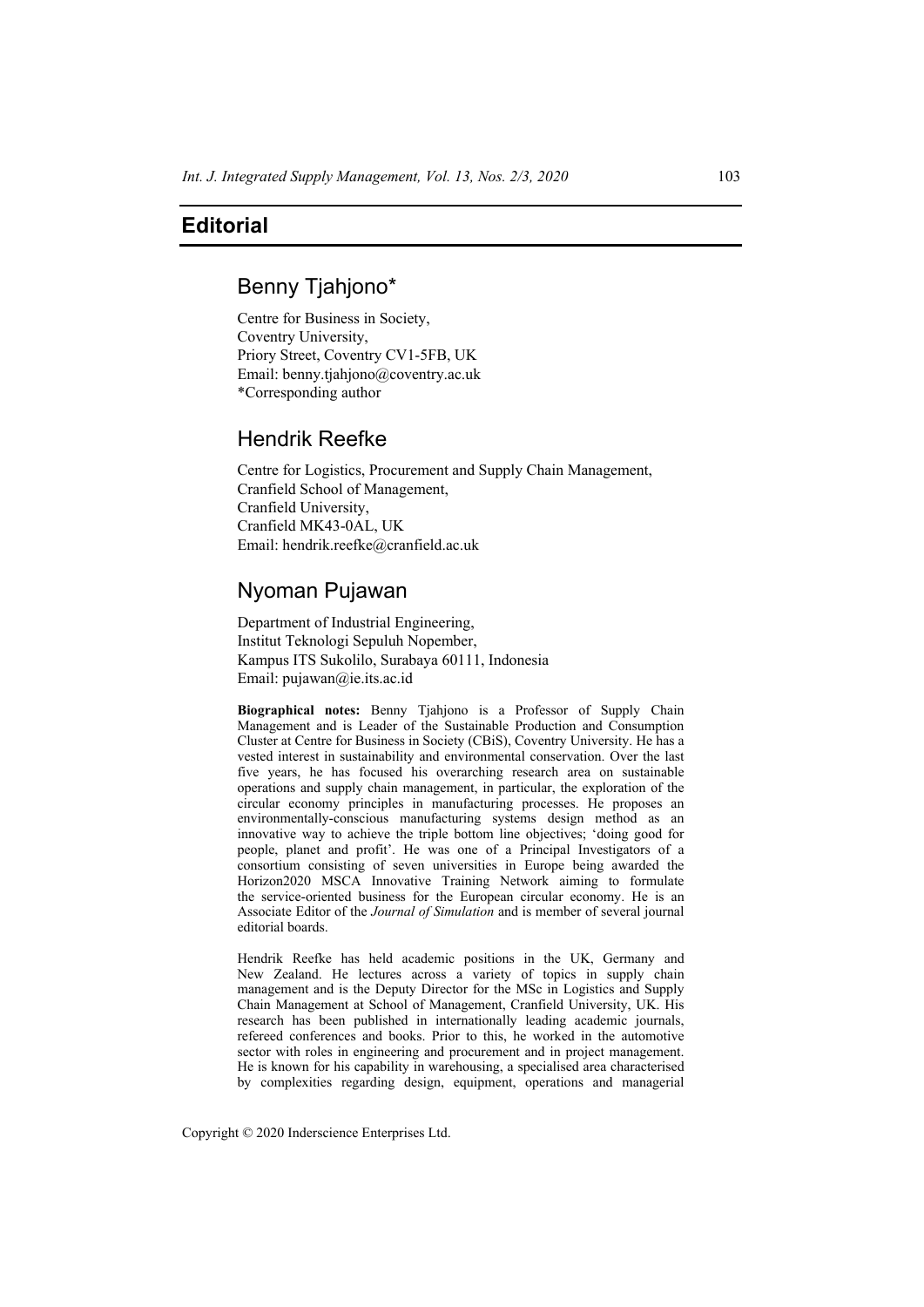### 104 *B. Tjahjono et al.*

implications. He leads programs in the areas of humanitarian logistics, sustainability and operations management. He conducted various consulting and research projects, including sustainable transport in the UK, health supply chain transformations in developing countries, supply chain trends, and the effects of Brexit on supply chain locations.

Nyoman Pujawan is a Professor of Supply Chain Engineering at the Department of Industrial Engineering, Institut Teknologi Sepuluh Nopember (ITS), Surabaya, Indonesia. He is a Certified Supply Chain Professional (CSCP) holder from the APICS, USA. He was a Lecturer in Operations Management in the Manchester Business School, UK. He has published over 40 articles in various international journals including the *European Journal of Operational Research*, *International Journal of Production Research*, *International Journal of Production Economics*, *International Journal of Physical Distribution and Logistics Management*, *Production Planning and Control*, *International Journal of Logistics: Research and Applications*, *Asian Journal of Shipping and Logistics*, *Business Process Management Journal*, among others. He is a board of executive member of the Asia Pacific Industrial Engineering and Management Systems Society (APIEMS).

Businesses across the globe are recognising the importance of integrating sustainability into business practices and further exploring the notion of circular economy (CE) (EMF, 2013) in support of sustainable development. Supply chain management practice and research must therefore respond to sustainability requirements as the pursuit of social, economic and environmental objectives – the triple bottom line – within internal operations (Bernon et al., 2018) and operational linkages spreads beyond the firm to include supply chains and communities.

As product life-cycles shorten, many businesses are acknowledging that sustainable development is essential for increasing quality and profitability. Organisations have been under constant pressure to reduce negative impacts across their supply chains (Reefke and Sundaram, 2017) while cutting costs to remain competitive (Gan et al., 2019). Decision support is required in the form of practical guidelines and prescriptive frameworks (Reefke and Sundaram, 2018). The aim of this special issue is therefore to present novel developments and emerging research issues in the field of sustainable supply chains and CE.

The contributions of this special issue were solicited from a combination of a call for paper to the participants of the 8th Operations and Supply Chain Conference (OSCM) held at Cranfield University in September 2018, and an open call to other researchers in the area of operations and supply chain management. All of the papers have undergone a double-blind review process by expert reviewers.

The first paper in this special issue by Takhar and Liyanage reviews the literature and discusses how Industry 4.0 technologies may impact on sustainability and CE. They identify gaps in literature and point to data reporting requirements that need to be met by the Industry 4.0 technologies. The work in Industry 4.0 continues with the contributions from Ojo, Shah and Coutroubis who look for the interconnection between Industry 4.0 and sustainable practices within the food manufacturing supply chain. Using a qualitative research approach, they investigate the extent to which innovative strategies and incorporation of Industry 4.0 have been taken up by selected food manufacturers.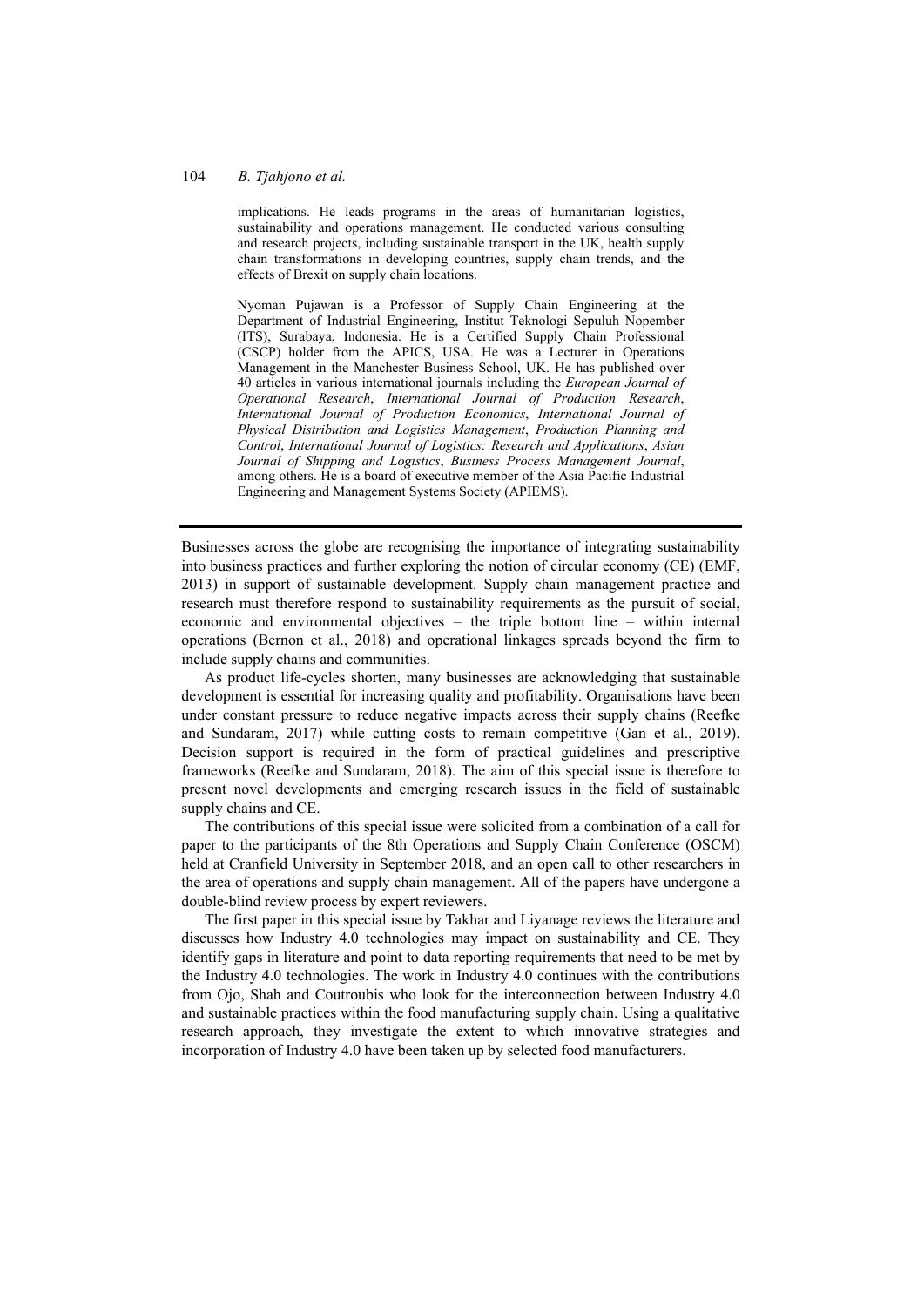### *Editorial* 105

Nasution, Aula and Ardiantono demonstrate the design of circular business model, using a case of the dairy industry in Indonesia. The application of the business model canvas (BMC) allows the calculation of potential revenue streams with respect to the achievement of CE and sustainable development goals (SDGs). Remanufacturing is another example of such a CE business model aiming at extending the product life-cycle. Using an example of mobile phones, Wahjudi, Gan, Tanoto and Winata extract the barriers and drivers of consumer intention to purchase remanufactured products, which include quality, warranty, regulatory, trend and obsolescence concerns. Moving onto the service sector, Julião, Gaspar and Alemão investigate consumers' perceptions of CE in hospitality industry. They surveyed hotel guests to extract their attitude towards CE and 'green' practices. The outcomes show that sustainability has indeed influenced their hotel selection.

Within the manufacturing sector, sustainability has become an important driver towards operational excellence. Companies that adopt this strategy clearly pursue efficiency in their operations, and Silva and Azevedo argue that reducing variability in the production process will contribute towards achieving a sustainable business. When coupled with green purchasing practices, manufacturing companies may achieve additional sustainability targets. Mohamad and Koilpillai further tested this hypothesis by conducting a survey of manufacturing companies in Malaysia, and they conclude that the adoption of sustainable development strategies by the companies under study has positively impacted their triple bottom line sustainability.

In the area of logistics and transportation, the paper of Ezenwa, Whiteing, Johnson and Oledinma explains how information and communication technology (ICT) diffusion influences sustainability, using evidence from a study of Nigerian third party logistics providers. They conclude that institutional forces have been highlighted as critical factors affecting ICT diffusion of Nigeria's logistics and transport businesses. Another example of 'green' logistics is provided by the study of Gunaratne and Jayaratne which identifies the contributing factors for waste reduction and improved sustainable performance of the food supply chain in Sri Lanka.

The special issue concludes with the paper by Tsolakis, Zissis and Srai which proposes circular supply chain archetypes for the valorisation of solid waste. Using the network configuration theory, they describe how the archetypes can be differentiated by their levels of geographic dispersion, each of which represents supply network characteristics for the valorisation of the waste streams.

We hope that the papers selected in this Special Issue contribute to the body of knowledge and serve as a medium of scientific discourse amongst researchers in the area of sustainable supply chains and CE.

### **References**

- Bernon, M., Tjahjono, B. and Ripanti, E.F. (2018) 'Aligning retail reverse logistics practice with circular economy values: an exploratory framework', *Production Planning & Control*, Vol. 29, No. 6, pp.483–497.
- Ellen MacArthur Foundation (EMF) (2013) *Towards the Circular Economy 1: Economic and Business Rationale for an Accelerated Transition*, Ellen MacArthur Foundation [online] http://www.ellenmacarthurfoundation.org/business/reports/ce2012 (accessed 2 November 2013).